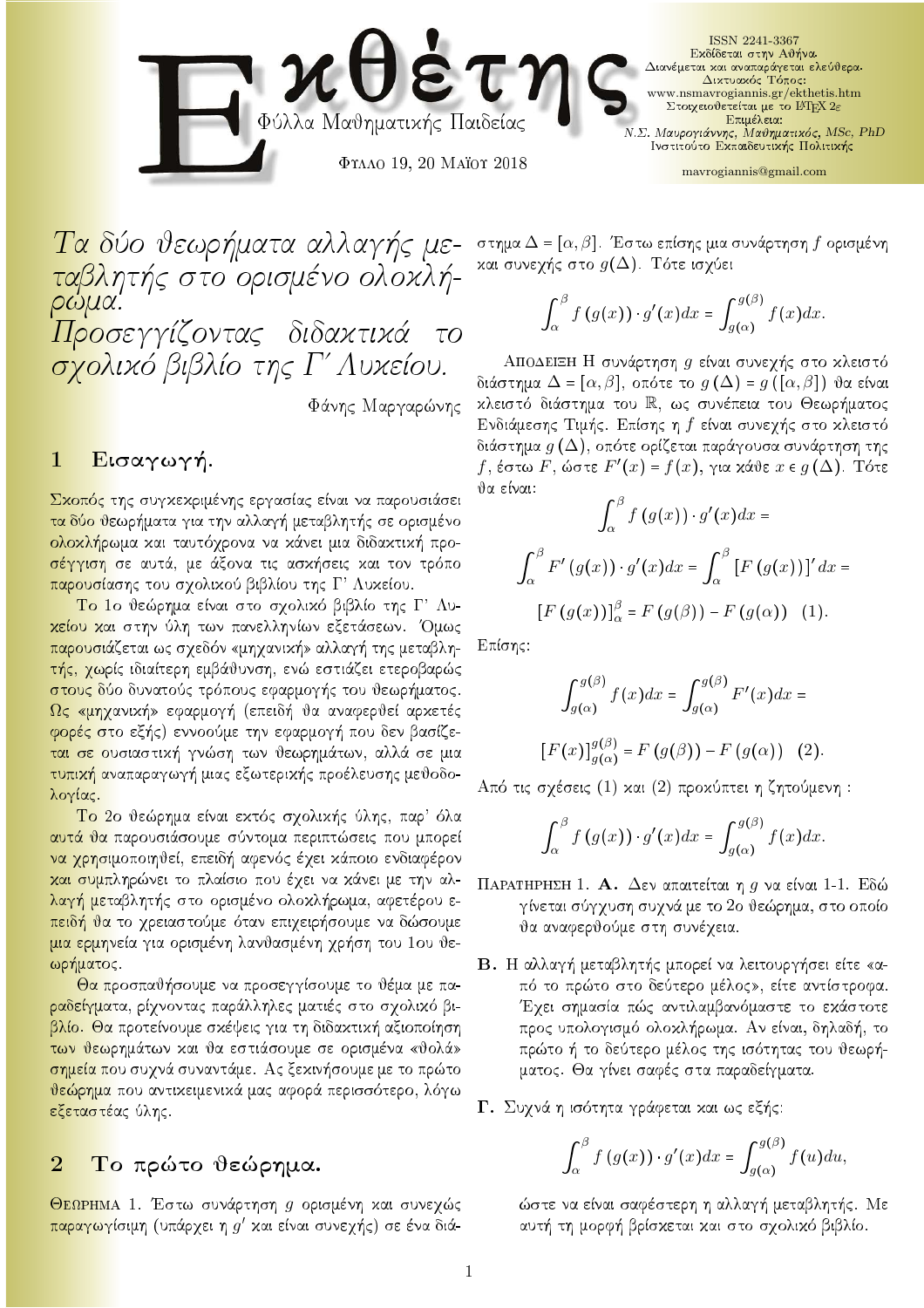ΠΑΡΑΔΕΙΓΜΑ 1. Ας πάρουμε το ολοχλήρωμα:

$$
\mathrm{I}=\int_{\frac{\pi^2}{9}}^{\frac{\pi^2}{4}}\sigma v \nu \sqrt{x} dx.
$$

Θα θεωρήσουμε το ολοχλήρωμα ως το πρώτο μέλος της ισότητας. Επίσης θεωρούμε ότι  $g(x) = \sqrt{x}$ , συνεχής στο  $\Delta = \left[\frac{\pi^2}{9}, \frac{\pi^2}{4}\right]$ , με συνεχή πρώτη παράγωγο  $g'(x) = \frac{1}{2\sqrt{x}} > 0$  στο  $\Delta$ , άρα g γνησίως αύξουσα. Τότε η  $f(x) = \sigma v \nu x$ , συνεχής και ορισμένη, στο

$$
g(\Delta) = \left[ g\left(\frac{\pi^2}{9}, \frac{\pi^2}{4}\right) \right] = \left[ \frac{\pi}{3}, \frac{\pi}{2} \right]
$$

προχύπτει, πράγματι το  $f(g(x)) = \sigma v \nu \sqrt{x}$ , αλλά δεν έχουμε το  $g'(x),$  ώστε να σχηματιστεί το πρώτο μέρος της ισότητας. Όμως το ολοχλήρωμα Ι μπορεί να γραφτεί ως εξής:

$$
I = \int_{\frac{\pi^2}{9}}^{\frac{\pi^2}{4}} 2\sqrt{x} \sigma v \nu \sqrt{x} \cdot \frac{1}{2\sqrt{x}} dx.
$$

Τελικά θεωρούμε:

- $g(x) = \sqrt{x}$ , συνεχής στο  $\Delta = \left[\frac{\pi^2}{9}, \frac{\pi^2}{4}\right]$ , με συνεχή<br>πρώτη παράγωγο  $g'(x) = \frac{1}{2\sqrt{x}} > 0$ , άρα  $g$ : γνησίως αύξουσα, οπότε g(Δ) =  $\left[g\left(\frac{\pi^2}{9}, \frac{\pi^2}{4}\right)\right]$  =  $\left[\frac{\pi}{3}, \frac{\pi}{2}\right]$
- $f(x) = 2x \cdot \sigma v \nu x$ , συνεχής και ορισμένη στο  $g(\Delta)$ .

Οπότε το  $I$ γίνεται της μορφής $\int_\alpha^\beta f\left(g(x)\right)\cdot g'(x)dx$ . Τότε από το θεώρημα θα είναι:

$$
I = \int_{g(\alpha)}^{g(\beta)} f(x)dx = \int_{\pi/3}^{\pi/2} 2x \cdot \sigma v \nu x dx =
$$

$$
\dots = 2\left(\frac{\pi}{2} - \frac{\pi + \sqrt{3}}{2\sqrt{3}}\right).
$$

Λάθη (και «λάθη») που γίνονται 3 κατά τη «μηχανική» αλλαγή μεταβλητής.

Για το Ι =  $\int_{-\pi/2}^{\frac{\pi}{4}} \sigma v \nu \sqrt{x}$  με.. «όρους σχολικού βιβλίου» και δεδομένη την ισότητα

$$
\int_{\alpha}^{\beta} f(g(x)) \cdot g'(x) dx = \int_{g(\alpha)}^{g(\beta)} f(u) du,
$$

συναντάμε τα εξής συνηθισμένα λάθη (ή «λάθη»):

 $\bullet$  Θέτουμε  $u = \sqrt{x}$  (1), εννοώντας ότι  $u = g(x) = \sqrt{x}$ όμως εδώ συχνά παραλείπεται ο έλεγχος αν η  $g(x)$ έχει συνεχή παράγωγο στο  $\Delta.$ 

- Με δεδομένο τότε ότι θα είναι  $f(g(x)) = \sigma v \nu \sqrt{x},$ έχουμε την  $f(x) = \sigma v \nu x$  για την οποία συχνά δεν εξετάζουμε αν είναι, πράγματι, συνεχής στο  $g(\Delta).$
- Τότε συχνά λέμε $u^2 = x(2)$ , εννοώντας βέβαια ότι  $u = g(x) = \sqrt{x} \Leftrightarrow x = g^{-1}(u) = u^2$ , χωρίς να εξετάζουμε αν η  $g$  είναι 1-1, κάτι το οποίο ούτως ή άλλως  $\Delta \text{EN}$  χρειάζεται ως προϋπόθεση, όμως μπαίνοντας στη διαδικασία επίλυσης προκύπτει ως απαίτηση. Εδώ ακριβώς είναι που προκύπτει και η παρανόηση για την υποτιθέμενη απαίτηση του 1-1 για τη  $g$ .
- Έχουμε δει, επίσης, το εξής λάθος στα διαφορικά: Να πάρουμε από την (1):  $du = \frac{1}{2\sqrt{x}}dx$  ⇔ 2 $\sqrt{x}du$  =  $dx$ , ώστε να αντικατασταθεί το  $dx$  στο ολοκλήρωμα, ως:  $\int_\alpha^\beta \sigma \upsilon \nu u \cdot 2 \sqrt{x} du \stackrel{u=\sqrt{x}}{=} \int_\alpha^\beta \sigma \upsilon \nu u \cdot 2u du,$ το οποίο ασφαλώς είναι ανεπίτρεπτο. Η μορφή  $\int_{\alpha}^{\beta} \sigma v \nu u \cdot 2\sqrt{x} du$  είναι ολοχλήρωμα δύο μεταβλητών χαι είναι ίσο με  $2\sqrt{x} \cdot \int_{\alpha}^{\beta} \sigma v \nu u du =$  $2\sqrt{x}$  (ημβ – ημα), το οποίο φυσικά είναι μια συνάρτηση του x και όχι πραγματικός αριθμός.
- Άλλο συνηθισμένο γεγονός σε σχέση με τα διαφορικά, είναι να συνεχίσουμε από την (2) ως εξής :  $2udu = dx$ , όπου όμως οδηγούμαστε τελείως μηχανικά στην τελευταία ισότητα. Γνώμη μας είναι ότι μια τέτοια χρήση δε βοηθάει το μαθητή να καταλάβει την παραγώγιση σε σύνδεση με την ολοχλήρωση.

Ειδικά για τη συγκεκριμένη επίλυση, θα μπορούσαμε, (πέραν των απαραίτητων περιορισμών και μαζί με τα κατάλληλα σχόλια) να την παρουσιάζουμε ως εξής: Έχω  $x = u^2$  άρα  $\frac{dx}{du}$  = 2u, οπότε  $dx = 2udu$ . Ειδικά αν έχουμε νωρίτερα αναφερθεί στην έννοια της αντιπαραγώγισης και στη σύνδεση του ολοχληρώματος με την παράγωγο, οι μαθητές αφομοιώνουν πιο ολοχληρωμένα την παραπάνω διαδιχασία.

• Για τα όρια, λέμε:

$$
-\gamma \alpha \ x = \frac{\pi^2}{9} \varepsilon \text{for all } u = \sqrt{\frac{\pi^2}{9}} = \frac{\pi}{3}
$$

$$
-\gamma \alpha \ x = \frac{\pi^2}{4} \varepsilon \text{for all } u = \sqrt{\frac{\pi^2}{4}} = \frac{\pi}{2}
$$

Δεν γίνεται κατανοητό, όμως βαθύτερα, πώς προκύπτουν τα όρια αυτά, ενώ αν η εξίσωση έχει πάνω από μία λύσεις τότε προχύπτει σύγχυση για τους μαθητές. Θα δούμε και αντίστοιχο παράδειγμα στη συνέχεια.

• Μετά τα παραπάνω, αντικαθιστούμε στο αρχικό ολοκλήρωμα και προκύπτει:

$$
I=\int_{\pi/3}^{\pi/2}\sigma v \nu u\cdot 2u du=...=2\left(\frac{\pi}{2}-\frac{\pi+\sqrt{3}}{2\sqrt{3}}\right).
$$

Καταλήγουμε, δηλαδή, στο ίδιο ολοκλήρωμα με αυτό του παραδείγματος 1, αλλά με ένα θησαυρό γνώσης να έχει παρακαμφθεί στην πορεία.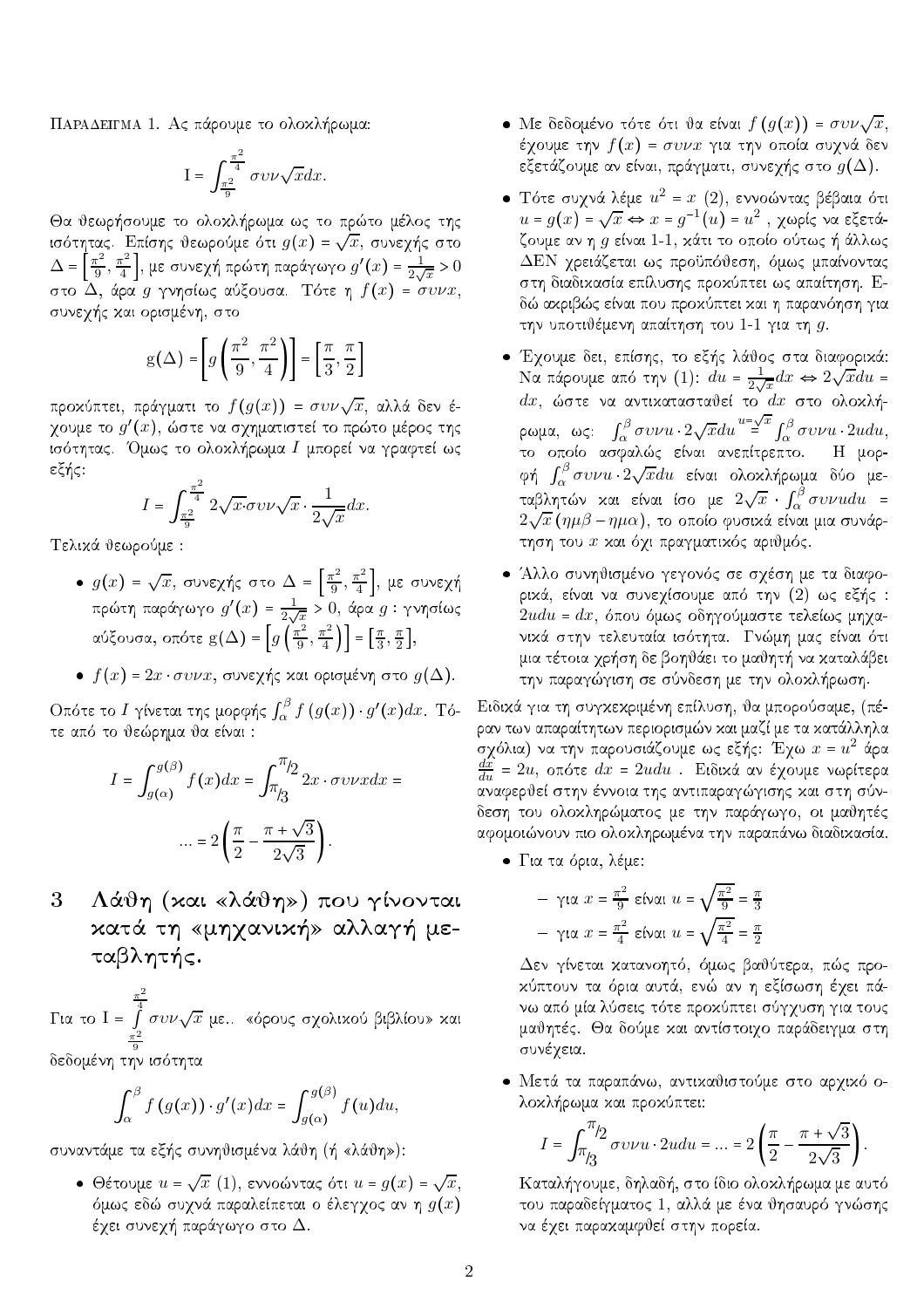ΠΑΡΑΤΗΡΗΣΗ 2. Αν στο προηγούμενο ολοκλήρωμα αλλάξουμε τα όρια και πάρουμε το  $I_1 = \int_0^{\frac{\pi^2}{4}} \sigma v \nu \sqrt{x} dx$ , θα δια-<br>πιστώσουμε ότι η  $g(x) = \sqrt{x} \Delta E N$  είναι παραγωγίσιμη στο  $\left[0, \frac{\pi^2}{4}\right]$  (αφού δεν είναι παραγωγίσιμη στο 0), οπότε δεν μπορούμε να εφαρμόσουμε το θεώρημα με αυτή την αντικατάσταση «από αριστερά προς τα δεξιά». Γι' αυτό και χρειάζεται ο έλεγχος των προϋποθέσεων. Σημειώνουμε, βέβαια, ότι δεν υπάρχει αντίστοιχη ειδική περίπτωση στις εντός ύλης ασκήσεις του σχολικού βιβλίου.

ΠΑΡΑΔΕΙΓΜΑ 2. Επιστρέφουμε στο

$$
I = \int_{\frac{\pi^2}{9}}^{\frac{\pi^2}{4}} \sigma v \nu \sqrt{x} dx.
$$

Μόνο που αυτή τη φορά θα θεωρήσουμε το Ι ως το δεύτερο μέλος της ισότητας. Για λίγο ακόμα (στα αμέσως επόμενα παραδείγματα) θα επιμείνουμε σε αυτή τη χρήση του θεωρήματος, δηλαδή ειδικά στη χρήση του «από δεξιά προς τα αριστερά», μιας και όχι μόνο προκαλεί τις περισσότερες συγχύσεις, αλλά συχνά παραμένει άγνωστη.

 Τώρα, για το Ι: έχουμε  $f(x) = \sigma v \nu \sqrt{x}$ , ορισμένη και συνεχής στο  $\left[\frac{\pi^2}{9}, \frac{\pi^2}{4}\right]$  και θέλουμε μια  $g(x)$  τέτοια, ώστε:

- 1. να είναι ορισμένη και συνεχής σε ένα διάστημα  $\Delta$  =  $[\alpha, \beta]$
- 2. όπου  $g(a) = \frac{\pi^2}{9}, g(\beta) = \frac{\pi^2}{4}$
- 3. να έχει συνεχή παράγωγο στο  $\Delta$
- 4. το  $g(\Delta)$  να είναι διάστημα στο οποίο η βείναι συνεχής.
- 5. (το τελικό ζητούμενο) να απλοποιήσει το  $I$ .

Η καλύτερη επιλογή είναι μάλλον η

$$
g(x) = x^2 \text{ } \mu \in g\left(\frac{\pi}{3}\right) = \frac{\pi^2}{9}, \text{ } \lambda \in g\left(\frac{\pi}{2}\right) = \frac{\pi^2}{4}.
$$

Η g ικανοποιεί τις προϋποθέσεις, δηλαδή είναι παραγωγίσιμή στο  $\Delta = [\frac{\pi}{3}, \frac{\pi}{2}],$  με συνεχή παράγωγο  $g'(x) = 2x > 0$ στο  $\Delta,$  άρα  $g$  γνησίως αύξουσα κι έτσι

$$
g\left(\Delta\right)=g\left(\left[\frac{\pi}{3},\frac{\pi}{2}\right]\right)=\left[\frac{\pi^2}{9},\frac{\pi^2}{4}\right],
$$

ενώ η  $f(x)$  =  $\sigma v\nu\sqrt{x}$  είναι ορισμένη χαι συνεχής στο  $g(\Delta)$ . Τότε έχουμε ξεκάθαρη τη μορφή  $I = \int_{q(\alpha)}^{q(\beta)} f(x) dx$ , οπότε θα είναι

$$
I = \int_{\alpha}^{\beta} f(g(x)) \cdot g'(x) dx = \int_{\pi/3}^{\pi/2} f(x^2) \cdot (x^2)' dx =
$$

$$
\int_{\pi/3}^{\pi/2} \sigma v \nu x \cdot 2x dx = \dots = 2 \left( \frac{\pi}{2} - \frac{\pi + \sqrt{3}}{2\sqrt{3}} \right).
$$

ΠΑΡΑΤΗΡΗΣΗ 3. Αν βρίσκαμε κάποια άλλα α και  $\beta$ , με  $g(a) = \frac{\pi^2}{9}$ ,  $g(\beta) = \frac{\pi^2}{4}$ , αλλά το  $g(\Delta)$  ΔΕΝ ταυτιζόταν με το  $\left[\frac{\pi^2}{9},\frac{\pi^2}{4}\right]$  δεν θα είχαμε κανένα πρόβλημα, εφόσον ικανοποιούνταν οι υπόλοιπες προϋποθέσεις. Το θεώρημα απαιτεί μόνο τις συγχεχριμένες προϋποθέσεις. Μην ξεχνάμε βέβαια ότι πρέπει η f να είναι συνεχής ΣΕ ΟΛΟΚΛΗΡΟ το  $g(\Delta)$ . Ας δούμε το επόμενο παράδειγμα σχετικά.

ΠΑΡΑΔΕΙΓΜΑ 3. Μελετάμε το ίδιο ολοχλήρωμα,

$$
I = \int_{\pi^2/6}^{\pi^2/4} \sigma v \nu \sqrt{x} dx,
$$

με τον τρόπο του Παραδείγματος 2, δηλαδή από δεξιά προς τα αριστερά, μόνο που θα επιλέξουμε άλλο διάστημα για τη g. Θεωρούμε:  $g(x) = x^2$ , με  $g\left(-\frac{\pi}{3}\right) = \frac{\pi^2}{9}$  και  $g\left(\frac{\pi}{2}\right) = \frac{\pi^2}{4}$ .<br>
Η g ικανοποιεί τις προϋποθέσεις, δηλαδή είναι παραγωγί-<br>
σιμη στο  $\Delta = \left[-\frac{\pi}{3}, \frac{\pi}{2}\right]$ , με συνεχή παράγωγο  $g'(x) = 2x$ . Μάλιστα η  $g'$  όχι μόνο μηδενίζει στο  $0 \in \Delta$ , μα αλλάζει και πρόσημο, που σημαίνει ότι η  $g$  ΔEN είναι 1-1.



 $\Omega$ στόσο η  $f(x) = \sigma v \nu \sqrt{x}$  είναι ορισμένη και συνεχής στο

$$
g\left(\Delta\right) = g\left(\left[-\frac{\pi}{3}, \frac{\pi}{2}\right]\right) = \left[0, \frac{\pi^2}{4}\right] \supset \left[\frac{\pi^2}{9}, \frac{\pi^2}{4}\right].
$$

Επομένως έχουμε:

$$
I = \int_{\alpha}^{\beta} f(g(x)) \cdot g'(x) dx = \int_{-\pi/3}^{\pi/2} f(x^2) \cdot (x^2)' dx =
$$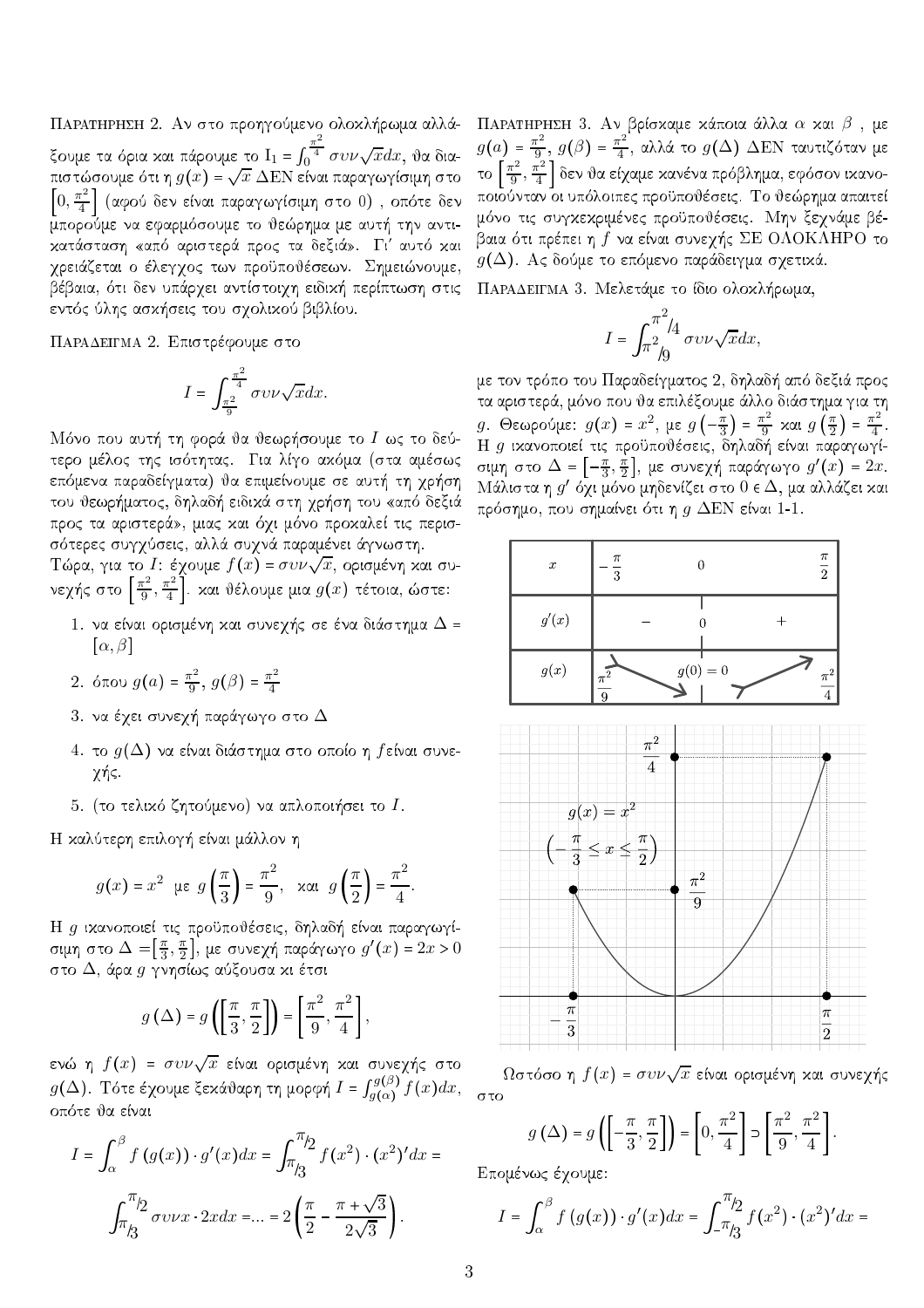$$
\int_{-\pi/3}^{\pi/2} \sigma v \nu x \cdot 2x dx = 2\left(\frac{\pi}{2} - \frac{\pi + \sqrt{3}}{2\sqrt{3}}\right).
$$

- ΠΑΡΑΤΗΡΗΣΗ 4. Α. Μπορούμε να επιλέξουμε οποιαδήποτε g θέλουμε, αρκεί να ικανοποιούνται οι προϋποθέσεις του θεωρήματος. Δεν είναι απαραίτητο η g να είναι μοναδική. Θα δούμε στη συνέχεια το παράδειγμα 4 σχετικά.
- **B.** Είδαμε ότι  $g(\Delta) = g([\alpha, \beta])$   $\supset [g(\alpha), g(\beta)]$  (ή  $[g(\beta), g(\alpha)]$ ). Κανένα πρόβλημα δεν προχύπτει με αυτό. Μοναδική απαίτηση του θεωρήματος σε σχέση με το  $g(\Delta)$  είναι η f να είναι συνεχής σε αυτό.
- Γ. Με τον ίδιο ακριβώς τρόπο υπολογίζεται το

$$
I_1 = \int_0^{\frac{\pi^2}{4}} \sigma v \nu \sqrt{x} dx
$$

που συναντήσαμε στην Παρατήρηση του Παραδείγματος 1, όπου δεν μπορούσαμε να το υπολογίσουμε «από αριστερά προς τα δεξιά» (τότε με τη  $g(x)$  =  $\sqrt{x}$ ). Θεωρώντας το ολοχλήρωμα ως το 2ο μέλος της ισότητας του Θεωρήματος, παίρνουμε  $g(x) = x^2$ ,  $x\in[0,\frac{\pi}{2}]$ , παραγωγίσιμη στο  $\Delta=[0,\frac{\pi}{2}]$ , με συνεχή παράγωγο  $g'(x) = 2x$ , ενώ η  $f(x) = \sigma v \nu \sqrt{x}$ : optσμένη και συνεχής στο  $g(\Delta) = \left[0, \frac{\pi^2}{4}\right]$ . Επομένως θα είναι:

$$
I_1 = \int_0^{\frac{\pi}{2}} \sigma v \nu \sqrt{x^2} \cdot 2x dx =
$$

$$
\int_0^{\frac{\pi}{2}} \sigma v \nu |x| \cdot 2x dx \stackrel{x \ge 0}{=} \int_0^{\frac{\pi}{2}} \sigma v \nu x \cdot 2x dx = ...
$$

ΠΑΡΑΔΕΙΓΜΑ 4. Ας δούμε σύντομα ένα ολοκλήρωμα παρόμοιας μορφής με αυτό των προηγούμενων παραδειγμάτων,  $\tau\sigma$ 

$$
J = \int_1^{e^2} \ln \sqrt{x} dx.
$$

ωρήματος και στις δύο ακόλουθες προσεγγίσεις θα επιλέξουμε διαφορετικές συναρτήσεις  $g(x)$ .

1η προσέγγιση

Έστω η  $g(x)$  =  $x^2$ , με  $g'(x)$  =  $2x$ , συνεχείς στο  $\Delta$  =  $[1, e]$ , με  $g(\Delta) = [1, e^2]$ . Και  $f(x) = \ln \sqrt{x}$  συνεγής στο  $g(\Delta)$ . Θα είναι:

$$
J = \int_{1}^{e^{2}} \ln \sqrt{x} dx = \int_{1}^{e} f(x^{2}) \cdot 2x dx =
$$

$$
\int_{1}^{e} \ln x \cdot 2x dx = ... = \frac{e^{2} + 1}{2}
$$

2η προσέγγιση

Θεωρούμε τη  $g(x) = e^{2x}$ ,  $g'(x) = 2e^{2x}$ , συνεχείς στο  $\Delta = [0,1]$ , με  $g(\Delta) = [1,e^2]$ . Και  $f(x) = \ln \sqrt{x}$  συνεγής στο  $g(\Delta)$ . Θα είναι:

$$
J = \int_1^{e^2} \ln \sqrt{x} dx = \int_0^1 f(e^{2x}) \cdot 2e^{2x} dx =
$$

$$
\int_1^e \ln \sqrt{e^{2x}} \cdot 2e^{2x} dx = \int_1^e x \cdot 2e^{2x} dx = ... = \frac{e^2 + 1}{2}.
$$

Συμφωνούμε ότι η 2η προσέγγιση είναι πιο ατυχής από την 1η, αλλά δείχνει ότι δεν υπάρχει απαραίτητα μοναδιχή g που μπορεί να λειτουργήσει προς όφελός μας. Θα επιστρέψουμε τώρα στην οπτική του σχολικού βιβλίου.

ΠΑΡΑΔΕΙΓΜΑ 5. Ας δούμε το ολοχλήρωμα

$$
K = \int_{-1}^{1} \sqrt{1 - x^2} dx.
$$

Ακολουθώντας τη «μηχανική» αντικατάσταση, θα πέσουμε σε μια φοβερή αντίφαση:

Θέτουμε  $u = x^2$ , άρα για  $x = -1$  είναι  $u = 1$ , και για  $x = 1$  είναι επίσης  $u = 1$ ; Άρα Μήπως  $K = 0$ ; Όχι βέβαια. Είναι  $\sqrt{1-x^2} \ge 0$  στο [-1,1], με την ισότητα να ισχύει μόνο στα άχρα, άρα πρέπει το ολοχλήρωμά μας να είναι οπωσδήποτε θετικό.



Τι συμβαίνει εδώ;

Θα το θεωρήσουμε ως το 2ο μέλος της ισότητας του θε- Γιατί ΔΕΝ μπορούμε να προχωρήσουμε με τη  $g(x) = x^2$ ;

• Ας υποθέσουμε ότι το  $K$  είναι το πρώτο μέλος της ισότητας του θεωρήματος. Μπορεί το Κ να γραφτεί στη μορφή

$$
K=\int_{\alpha}^{\beta}f(g(x))\cdot g\prime(x)dx ;
$$

 $\Delta$ ηλαδή, αφού  $g(x) = x^2$ , μπορεί να γραφτεί ως

$$
K = \int_{-1}^{1} \frac{\sqrt{1 - x^2}}{2x} \cdot 2x dx \quad ;
$$

Όχι, γιατί προχύπτουν τα εξής προβλήματα: i. Ο παρονομαστής μηδενίζει, άρα η συνάρτηση  $\frac{\sqrt{1-x^2}}{2x}$  δεν ορίζεται στο  $[-1,1]$ .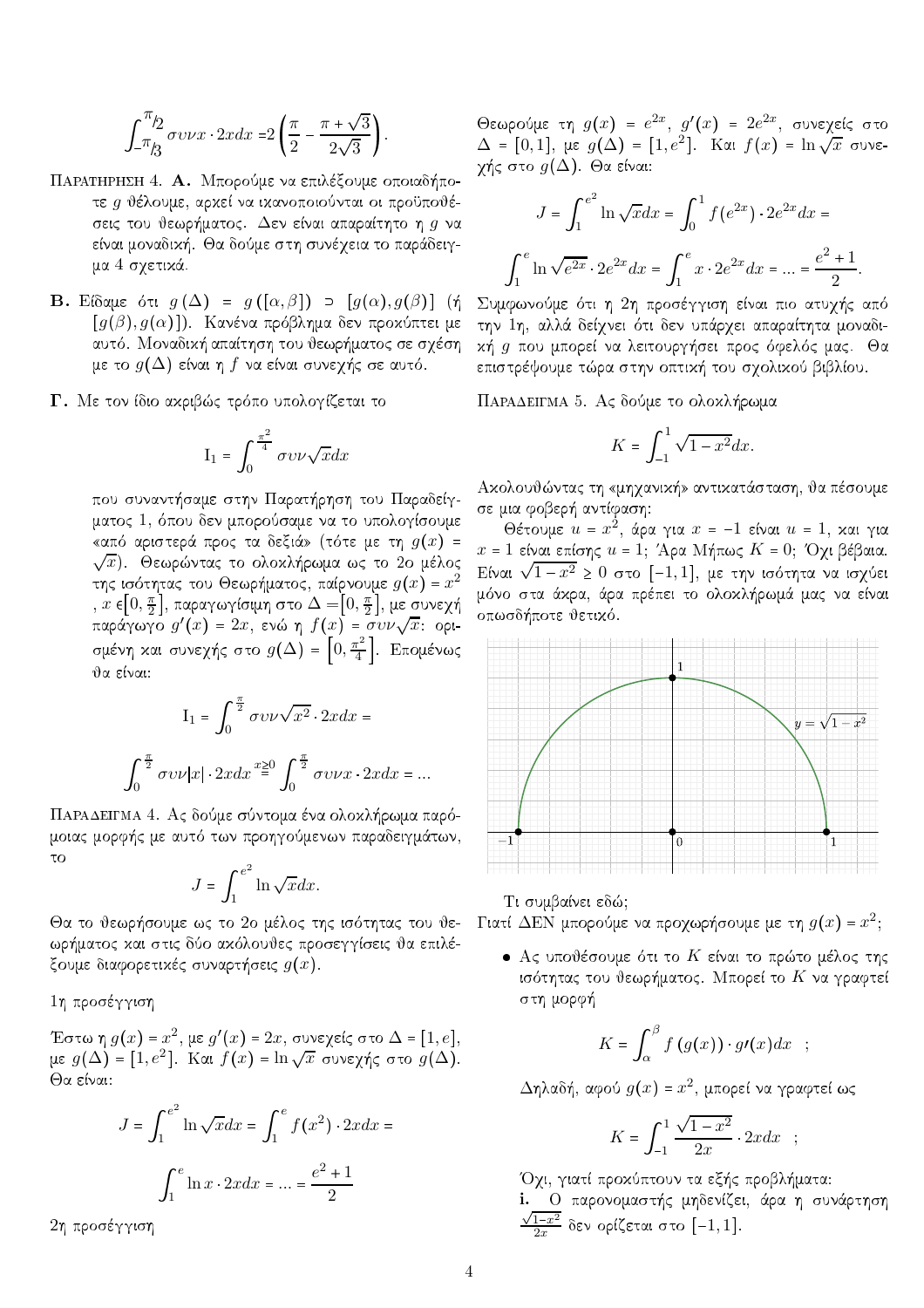ii. Ακόμα και αν δεν ήταν στον παρονομαστή, θα έπρεπε το 2x να εκφραστεί σε σχέση με το  $u = g(x) =$  $x^2$ , ώστε να πάρω την  $f(g(x))$ . Δηλαδή θέλουμε λύση ως προς  $x$  για την εξίσωση:  $u = x^2$ , με  $x \in [-1, 1]$ , όμως η  $g(x) = x^2$  ΔΕΝ είναι 1-1 στο [-1,1]. Σημειώνουμε ξανά ότι το 1-1 ΔΕΝ είναι προαπαιτούμενο για τη g, αλλά προκύπτει ως ανάγκη κατά την επίλυση, με τη συγκεκριμένη επιλογή για τη  $g$ .

· Ας υποθέσουμε τώρα ότι το  $K$  είναι το 2ο μέλος της ισότητας του θεωρήματος.

Θέλουμε μια  $g(x)$  ορισμένη και συνεχή σε διάστημα  $[\alpha, \beta]$ , τέτοια, ώστε  $g(\alpha) = -1$  και  $g(\beta) = 1$ . Η  $g(x) = x^2$  ΔΕΝ ικανοποιεί αυτές τις προϋποθέσεις.

Αποδεικνύεται ότι η συγκεκριμένη επιλογή είναι ακατάλληλη.

Πρέπει να διευχρινιστεί εδώ ότι το ολοχλήρωμα  $\int\limits_{0}^{\nu}\sqrt{1-x^2}dx$  είναι εκτός ύλης, αλλά κρίθηκε γόνιμη επιλογή αφενός προκειμένου να αναδειχτεί η προβληματική αυτή κατάσταση, αφετέρου επειδή η λύση του σχολικού βιβλίου είναι ενδεικτική και αξίζει συζήτηση. Η εφαρμογή που το παρουσιάζει είναι εκτός ύλης, δεν ισχύει όμως το ίδιο και για ασκήσεις όπου στο βιβλίο λύσεων ακολουθείται η ίδια τακτική.

ΠΑΡΑΔΕΙΓΜΑ 6. Αν ακολουθήσουμε την οπτική του σχολικού βιβλίου για το

$$
K = \int_{-1}^{1} \sqrt{1 - x^2} dx.
$$

Θα πούμε (οι διατυπώσεις ακολουθούνται κατά γράμμα):

Εφόσον -1 ≤  $x$  ≤ 1, υπάρχει θ ε  $\left[-\frac{\pi}{2},\frac{\pi}{2}\right]$  τέτοιο, ώστε  $x = \eta \mu \theta$ .

Επιπλέον θα είναι για  $x = -1$ , το  $\theta = -\frac{\pi}{2}$ , ενώ για  $x = 1$ ,  $\vartheta$ α είναι  $\theta = \frac{\pi}{2}$ . Επομένως:

$$
K = \int_{-\pi/2}^{\pi/2} \sqrt{1 - \eta \mu^2 \theta} \cdot \sigma \nu \nu \theta d\theta =
$$

$$
\int_{-\pi/2}^{\pi/2} \sqrt{\sigma \nu \nu^2 \theta} \cdot \sigma \nu \nu \theta d\theta \stackrel{\sigma \nu \nu \theta \ge 0}{=} \int_{-\pi/2}^{\pi/2} \sigma \nu \nu^2 \theta d\theta
$$

$$
= \int_{-\pi/2}^{\pi/2} \frac{1 + \sigma \nu \nu 2\theta}{2} d\theta = \left[ \frac{\theta}{2} + \frac{\eta \mu 2\theta}{4} \right]_{-\pi/2}^{\pi/2} = \frac{\pi}{2}.
$$

Ποιο είναι το πρόβλημα;

- Α. Γίνεται χρήση του θεωρήματος από δεξιά προς τα αριστερά. Δεν αναφέρεται, δεν ανοίγει συζήτηση επ΄ αυτού. Μένει στο σκοτάδι.
- **B.** Επιλέγεται η  $g(x) = \eta \mu x$  (ή..  $g(\theta) = \eta \mu \theta$  αν προτιμάτε) χωρίς καμία εξήγηση. Σαν «από μηχανής θεός» (για να θυμηθούμε τα λόγια του George Polya).
- **Γ.** Παρουσιάζεται το διάστημα  $\left[-\frac{\pi}{2},\frac{\pi}{2}\right]$  ως μονόδρομος. Δεν αναφέρεται ότι θα μπορούσαμε να πάρουμε οποιοδήποτε άλλο διάστημα.
- $\boldsymbol{\Delta}.$  Λόγω του  $\Gamma$  αφήνεται μετέωρη η σύγχυση σε σχέση με το  $1-1$ .
- Ε. Στην εύρεση των νέων ορίων δε λύνεται η τριγωνομετρική εξίσωση, αλλά επιλέγεται χωρίς εξηγήσεις μία από τις άπειρες ρίζες για κάθε εξίσωση.

Τι συμβαίνει εδώ; Ουσιαστικά για το

$$
K=\int_{-1}^1\sqrt{1-x^2}dx,
$$

ως 2ο μέλος της ισότητας του θεωρήματος, δεχόμαστε ότι έχουμε  $f(x) = \sqrt{1-x^2}$  με πεδίο ορισμού  $[-1,1]$  χαι θέλουμε μια g συνεχή συνάρτηση, με συνεχή παράγωγο σε διάστημα  $\Delta=[\alpha,\beta],$  τέτοια ώστε  $g(\alpha)$  = -1 χαι  $g(\beta)$  = 1, ενώ η  $f$  να είναι συνεχής στο  $g(\Delta).$ 

Έχουμε χατά νου ότι πρέπει το ολοχλήρωμα να απλοποιηυεί, ενώ η επιλογή της  $g(x)$  =  $\sqrt{x}$  έχει ήδη απορριφυεί. Η διαφορά  $1-x^2$  θυμίζει τη βασιχή τριγωνομετριχή ταυτότητα. Οπότε σε συνδυασμό με τα  $g(\alpha) = -1$  και  $g(\beta) = 1$ , άρα και g(Δ) = [–1,1], μας οδηγούν προς τα  $\eta\mu$ x και συ $\nu$ x ως πιθανές επιλογές.

- **1η επιλογή:** Επιλέγουμε τη  $g(x) = \eta \mu x$ , με  $g\left(\frac{3\pi}{2}\right) = -1$ και  $g\left(-\frac{3\pi}{2}\right) = 1$ . Σημειώνουμε ότι επίτηδες θα κάνουμε μια αντισυμβατική και φαινομενικά παράδοξη επιλογή. Θα πάρουμε:
	- $\bullet$  θετική τιμή του  $x$  για το -1 και αρνητική τιμή του  $x$  για το  $-1$
	- διάστημα στο οποίο η  $g$  ΔΕΝ είναι 1-1

Tότε  $g'(x)$  = συν $x$  συνεχής στο  $\left[-\frac{3\pi}{2},\frac{3\pi}{2}\right]$ , ενώ  $g(\Delta)$  = [-1,1], στο οποίο η f είναι συνεχής. Επομένως:

$$
K = \int_{-1}^{1} \sqrt{1 - x^2} dx = \int_{\frac{3\pi}{2}}^{-\frac{3\pi}{2}} \sqrt{1 - \eta \mu^2 x} \cdot (\eta \mu x)' dx =
$$

$$
\int_{\frac{3\pi}{2}}^{-\frac{3\pi}{2}} |\sigma v v x| \cdot \sigma v v x dx = -\int_{-\frac{3\pi}{2}}^{\frac{3\pi}{2}} |\sigma v v x| \cdot \sigma v v x dx =
$$

$$
-\int_{-\frac{\pi}{2}}^{-\frac{\pi}{2}} (-\sigma v v x) \cdot \sigma v v x dx - \int_{-\frac{\pi}{2}}^{\frac{\pi}{2}} (\sigma v v x) \cdot \sigma v v x dx
$$

$$
-\int_{-\frac{\pi}{2}}^{-\frac{3\pi}{2}} (-\sigma v v x) \cdot \sigma v v x dx =
$$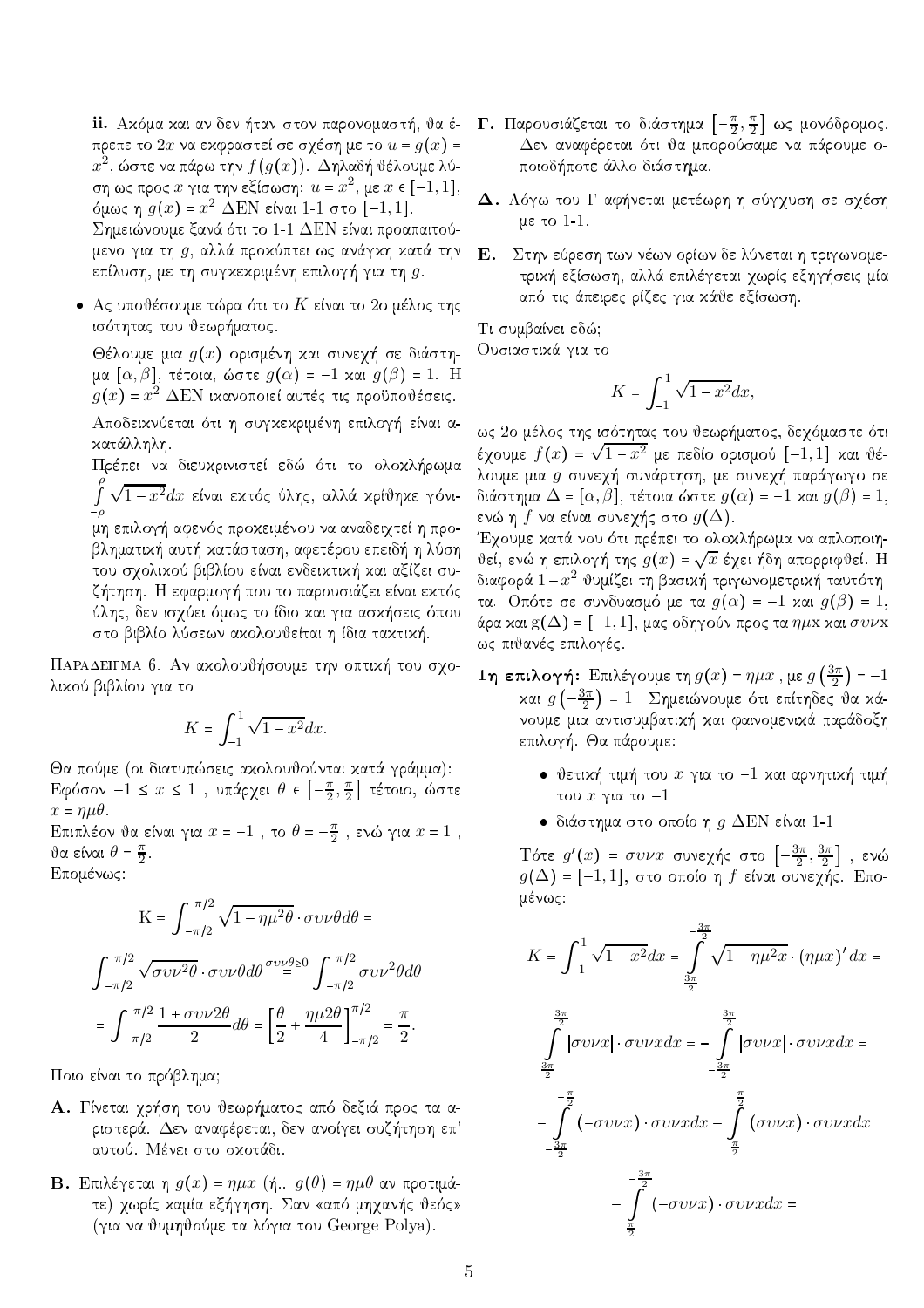$$
\int_{\frac{3\pi}{2}}^{-\frac{\pi}{2}} (\sigma v \nu^2 x) dx - \int_{-\frac{\pi}{2}}^{\frac{\pi}{2}} (\sigma v \nu^2 x) dx + \int_{\frac{\pi}{2}}^{\frac{3\pi}{2}} (\sigma v \nu^2 x) dx =
$$

$$
\frac{1}{2}\left[x + \frac{\eta\mu 2x}{2}\right]_{-\frac{3\pi}{2}}^{-\frac{\pi}{2}} - \frac{1}{2}\left[x + \frac{\eta\mu 2x}{2}\right]_{-\frac{\pi}{2}}^{\frac{\pi}{2}} + \frac{1}{2}\left[x + \frac{\eta\mu 2x}{2}\right]_{\frac{\pi}{2}}^{\frac{3\pi}{2}}
$$

$$
\frac{1}{2}\left(-\frac{\pi}{2} + 0 + \frac{3\pi}{2} - 0\right) - \frac{1}{2}\left(\frac{\pi}{2} + 0 + \frac{\pi}{2} - 0\right)
$$

$$
+\frac{1}{2}\left(\frac{3\pi}{2} + 0 - \frac{\pi}{2} - 0\right) = \frac{\pi}{2} - \frac{\pi}{2} + \frac{\pi}{2} = \frac{\pi}{2}
$$

2η επιλογή: Επιλέγουμε τη  $g(x) = \sigma v \nu x$ , με  $g(-\pi) =$ -1 και  $g(0)$  = 1. Η  $g$  είναι ορισμένη και παραγωγίσιμη στο  $[-\pi,0]$ , με συνεχή παράγωγο  $g'(x) = -\eta \mu x$ . Επίσης η f συνεχής στο  $g(\Delta) = [-1,1]$ . Οπότε έχουμε:

$$
K = \int_{-1}^{1} \sqrt{1 - x^2} dx = \int_{-\pi}^{0} \sqrt{1 - \sigma v \nu^2 x} \cdot (\sigma v \nu x)' dx =
$$

$$
\int_{-\pi}^{0} |\eta \mu x| \cdot (-\eta \mu x) dx \stackrel{\eta \mu x \le 0}{=} \int_{-\pi}^{0} (\eta \mu^2 x) dx =
$$

$$
\frac{1}{2} \left[ x - \frac{\eta \mu 2x}{2} \right]_{-\pi}^{0} = \frac{1}{2} (0 + \pi - 0) = \frac{\pi}{2}
$$

#### Μια πρόταση για τη διδασκαλία  $\overline{4}$ του 1ου θεωρήματος.

Κατά τη διδασκαλία, προκειμένου να γίνει σαφέστερη η δυνατότητα χρήσης του 1ου θεωρήματος και με τους δύο τρόπους, μετά την παρουσίαση του θεωρήματος και την παράθεση της ισότητας

$$
\int_{\alpha}^{\beta} f(g(x)) \cdot g'(x) dx = \int_{g(\alpha)}^{g(\beta)} f(u) du,
$$

θα μπορούσαμε να σχολιάσουμε ότι αυτή μπορεί να γραφτεί και να χρησιμοποιηθεί αντίστροφα, δηλαδή ως εξής:

$$
\int_{g(\alpha)}^{g(\beta)} f(u) du = \int_{\alpha}^{\beta} f(g(x)) \cdot g'(x) dx,
$$

ή ακόμα και σε αυτή τη μορφή:

$$
\int_{g(\alpha)}^{g(\beta)} f(x)dx = \int_{\alpha}^{\beta} f(g(u)) \cdot g'(u)du.
$$

Ακόμα και ένα βοηθητικό μέσο, όπως η.. «οπτική αναμόρφωση» μιας σχέσης μπορεί να παίξει ρόλο στην κατανόηση.

#### Το 2ο Θεώρημα αλλαγής μετα- $\overline{5}$ βλητής.

ΘεΩΡΗΜΑ 2. <sup>1</sup> Έστω συνάρτηση g ορισμένη σε διάστημα  $\Delta = [\alpha, \beta]$ , συνεχώς παραγωγίσιμη, με  $g'(x) \neq 0$  για κάθε  $\bar{\bar{x}}$  ε  $[\alpha,\beta],$  χαι  $f$  συνεχής συνάρτηση στο  $g\left(\left[\alpha,\beta\right]\right),$  τότε:

$$
\int_{\alpha}^{\beta} f(g(t))dt = \int_{g(\alpha)}^{g(\beta)} f(x) \cdot (g^{-1})'(x) dx
$$

ΑΠΟΔΕΙΞΗ

Θα αποδείξουμε πρώτα ένα απαραίτητο λήμμα. ΛΗΜΜΑ (Θεώρημα αντίστροφης συνάρτησης για παραγωγίσιμες συναρτήσεις)

Έστω μια 1-1, συνεχής στο  $(\alpha,\beta)$  και παραγωγίσιμη στο  $x_0$  ε  $(\alpha,\beta)$ συνάρτηση , και  $y_0$  =  $g(x_0)$ . Τότε:

- 1. Αν  $g'(x_0) \neq 0$ , τότε η  $g^{-1}$  είναι παραγωγίσιμη στο  $y_0$ <br>xαι ισχύει:  $g^{-1}(y_0) = \frac{1}{g'(x_0)}$  xαι
- 2. Αν  $g'(x_0) = 0$ , τότε η  $g^{-1}$  δεν είναι παραγωγίσιμη στο  $y_0$ .

AΠΟΔΕΙΞΗ ΛΗΜΜΑΤΟΣ Η g είναι συνεχής στο  $(\alpha, \beta)$ , oπότε από το Θεώρημα Ενδιάμεσης Τιμής, η εικόνα της, το  $g\left(\left(\alpha,\beta\right)\right)$  θα είναι, επίσης, διάστημα. Εφόσον η  $g$  είναι συνεχής και 1-1, θα είναι γνησίως μονότονη. Οπότε η εικόνα  $g((\alpha,\beta))$  θα είναι το ανοικτό διάστημα:  $g((\alpha,\beta))$  =  $(\gamma,\delta)$ 

1. Έστω  $g'(x_0) \neq 0$ . Θα υπολογίσω το όριο

$$
L = \lim_{h \to 0} \frac{g^{-1}(y_0 + h) - g^{-1}(y_0)}{h}.
$$

Θα είναι, όμως:  $\gamma < y_0 + h < \delta$ , χι αφού η g είναι 1-1, για κάθε  $h \neq 0$  θα υπάρχει μοναδικό  $x_h \in (\alpha, \beta)$ τέτοιο, ώστε

$$
g(x_h) = y_0 + h(1)
$$

Επίσης θα είναι  $x_h \neq x_0$ , αφού

$$
x_h = x_0 \Leftrightarrow g(x_h) = g(x_0) \Leftrightarrow y_0 + h = y_0 \Leftrightarrow h = 0,
$$

άτοπο. Άρα

$$
g(x_h) = y_0 + h \Leftrightarrow x_h = g^{-1}(y_0 + h) \tag{2}.
$$

χαι

$$
y_0 = g(x_0) \Leftrightarrow x_0 = g^{-1}(y_0)
$$
 (3).

Επίσης από την (1) έχουμε:

 $g(x_h) = y_0 + h \Leftrightarrow h = g(x_h) - y_0 \Leftrightarrow h = g(x_h) - g(x_0)$  (4). Τότε έχουμε:

$$
\frac{g^{-1}(y_0+h)-g^{-1}(y_0)}{h}\frac{(\frac{2}{5})}{(\frac{3}{5})}
$$

<span id="page-5-0"></span>ι<br><sup>1</sup>Εκτός σχολικής ύλης.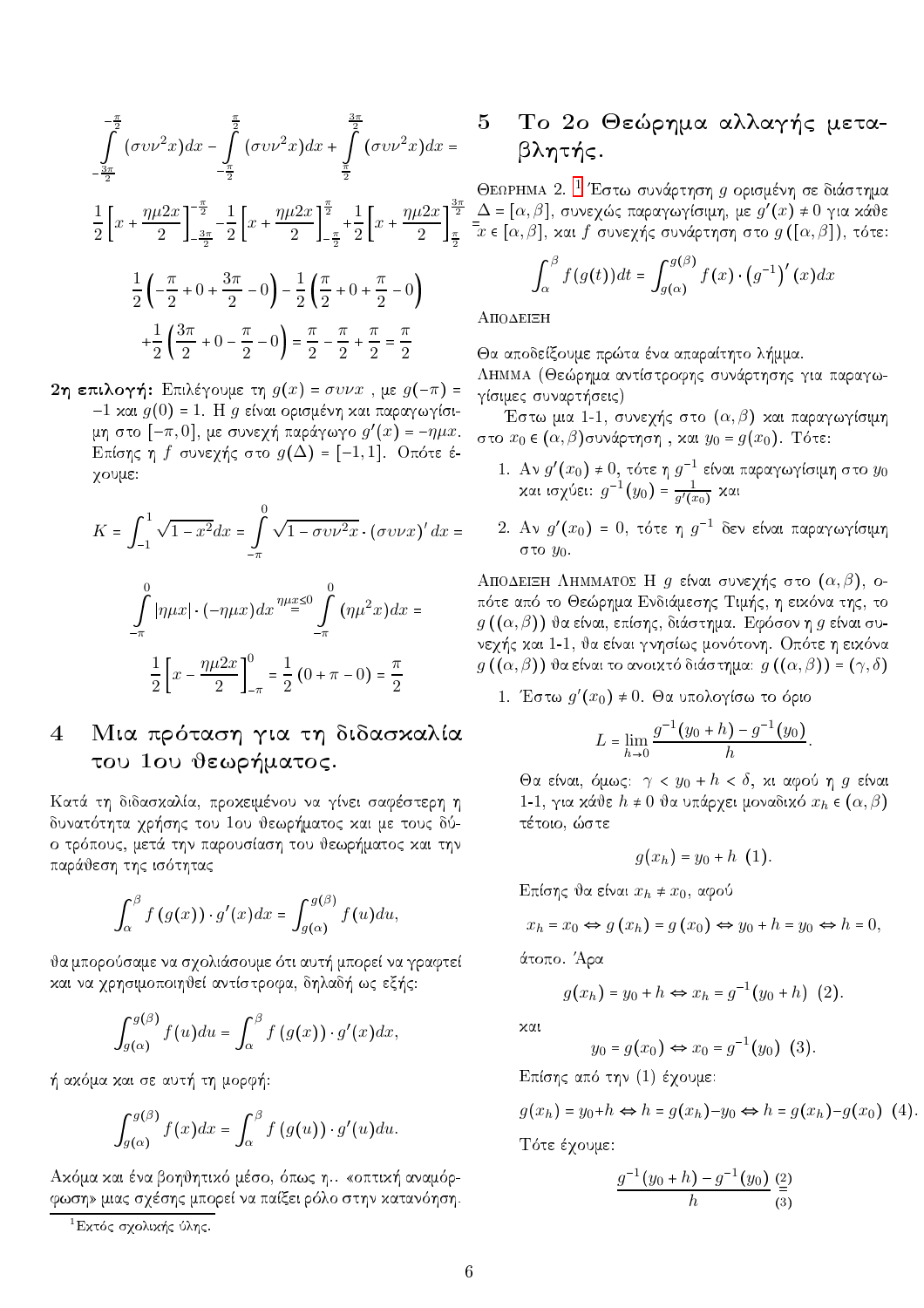$$
\frac{x_h - x_0}{h} \stackrel{(4)}{=} \frac{x_h - x_0}{g(x_h) - g(x_0)} = \frac{1}{\frac{g(x_h) - g(x_0)}{x_h - x_0}}.
$$

Οπότε για το όριο έχουμε:

$$
L = \lim_{h \to 0} \frac{1}{\frac{g(x_h) - g(x_0)}{x_h - x_0}} = \frac{1}{g'(x_0)},
$$

επειδή:

- · Εφόσον η g είναι 1-1 και συνεχής σε διάστημα συνάρτηση, θα είναι και η  $g^{-1}$  συνεχής, επομένως θα έχουμε:  $\lim_{h\to 0} x_h = \lim_{h\to 0} g^{-1}(y_o + h) =$  $q^{-1}(y_0) = x_0, x_0$
- $\lim_{h \to 0} g(x_h) \stackrel{(1)}{=} \lim_{h \to 0} (g(x_0) + h) = g(x_0).$

Άρα η  $g^{-1}$  είναι παραγωγίσιμη στο  $y_0$  και ισχύει:<br>  $g^{-1}(y_o) = \frac{1}{g'(x_o)}$ .

2. Αν είναι  $g'(x_o) = 0$ . Υποθέτουμε ότι η  $g^{-1}$ είναι παραγωγίσιμη στο  $y_o = g(x_o)$ . Τότε έχουμε:<br>  $(g^{-1} \circ g)'(x_o) = (g^{-1})' (g(x_o)) \cdot g'(x_o) = 0$ , άτοπο, αφού  $(g^{-1} \circ g)'(x_o) = 1$ για κάθε  $x_o \in (\alpha, \beta)$ 

### ΑΠΟΔΕΙΞΗ 20Υ ΘΕΩΡΗΜΑΤΟΣ ΑΛΛΑΓΗΣ ΜΕΤΑΒΛΗΤΗΣ

Η g είναι συνεχής στο  $\Delta = [\alpha, \beta]$ , οπότε το g( $[\alpha, \beta]$ ) = I, θα είναι διάστημα, ως συνέπεια του Θεωρήματος Ενδιάμεσης Τιμής. Επίσης η  $g'$  είναι συνεχής χαι ισχύει ότι  $g'(x) \neq 0$ , άρα η  $g'$  θα διατηρεί σταθερό πρόσημο στο Δ, επομένως η  $g$  είναι γνησίως μονότονη, άρα θα είναι και  $1-1$ , οπότε θα ορίζεται η αντίστροφή της,  $g^{-1}: I \rightarrow [\alpha, \beta]$ .

Aπό το ΛΗΜΜΑ, επειδή  $g'(x) \neq 0$  για κάθε  $x \in \Delta$ , η συνάρτηση  $g^{-1}$  θα είναι παραγωγίσιμη στο  $I$ .

Τώρα αν στο 1ο Θεώρημα Αλλαγής μεταβλητής θεωρήσω στο 2ο μέλος της ισότητας αντί για  $f$  την  $h(x)$  =  $f \cdot (q^{-1})' (x)$ , τότε θα έγουμε:

$$
\int_{g(\alpha)}^{g(\beta)} h(x)dx = \int_{\alpha}^{\beta} h \circ g(x) \cdot g'(x)dx =
$$
\n
$$
\int_{\alpha}^{\beta} (f \cdot (g^{-1})') \circ g(x) \cdot g'(x)dx =
$$
\n
$$
= \int_{\alpha}^{\beta} (f \circ g)(x) \cdot ((g^{-1})' \circ g)(x) \cdot g'(x)dx =
$$
\n
$$
= \int_{\alpha}^{\beta} (f \circ g)(x) \cdot (g^{-1} \circ g)'(x)dx = \int_{\alpha}^{\beta} (f \circ g)(x)dx
$$
\n
$$
= \int_{\alpha}^{\beta} (f \circ g)(t)dt.
$$

ΠΑΡΑΤΗΡΗΣΗ 5. Α Στην απόδειξη του Λήμματος χάριν οικονομίας γώρου θεωρήσαμε γνωστό το θεώρημα<sup>2</sup>:

ΘεΩΡΗΜΑ. Αν η συνάρτηση  $g$  είναι συνεχής και  $1-1$ στο διάστημα Ι τότε:

- 1. Η g είναι γνησίως μονότονη και
- 2. η  $g^{-1}$  είναι συνεγής συνάρτηση.
- Β. Εύχολα γίνεται αντιληπτό ότι στην απόδειξη βρίσχεται η εξήγηση για την ύπαρξη της συνθήχης:

 $\kappa q'(x) \neq 0$ 

αντί της

$$
\text{``}g\colon\thinspace\gamma\nu\eta\sigma\text{i}\omega\varsigma\thinspace\mu\text{o}\nu\text{o}\tau\text{o}\nu\eta\text{''}
$$

(το οποίο είναι άμεσο συμπέρασμα). Η συγκεκριμένη συνθήκη είναι κλειδί για την ύπαρξη της  $(g^{-1})'$ .

- Γ. Δεν μπορούμε παρά να παρατηρήσουμε ότι:
	- η απόδειξη του 2ου Θεωρήματος είναι πολύ πιο δύσκολη.
	- οι υποθέσεις που απαιτούνται για να εφαρμοστεί είναι αισθητά περισσότερες.
	- για την απόδειξή του χρησιμοποιήσαμε το 1ο Θεώρημα.

ΠΑΡΑΔΕΙΓΜΑ 7. Θα επιστρέψουμε στο  $J = \int_1^{e^2} \ln \sqrt{x} dx$ .<br>Τώρα όμως θα το υπολογίσουμε με χρήση του θεωρήματος 2. Είναι της μορφής  $\int_{\alpha}^{\beta} f(g(t)) dt$ , όπου:

- $\alpha = 1$ ,  $\beta = e^2$ .
- $g(x) = \sqrt{x}$ ,  $x \in [1, e^2]$ , παραγωγίσιμη στο  $[1, e^2]$ ,<br>
με  $g'(x) = \frac{1}{2\sqrt{x}} > 0$  στο  $[1, e^2]$ , άρα  $g\prime(x) \neq 0$  χαι  $g([1,e^2]) \leq [1,e].$
- $\bullet$   $f(x)$  =  $ln x$  , συνεχής στο [1, e]. Επίσης λύνω την εξίσωση  $y = g(x)$  ⇔  $y = \sqrt{x}$  ⇔  $x = y^2$ , άρα<br>  $g^{-1}(x) = x^2, x \in [1, e^2]$ , με  $g'(x) = 2x, x \in [1, e^2]$ Έτσι, από το θεώρημα, έχουμε:  $J = \int_1^{e^2} \ln \sqrt{x} dx =$ <br> $\int_1^e \ln x \cdot 2x dx = ... = \frac{e^2 + 1}{2}$
- ΠΑΡΑΤΗΡΗΣΗ 6. Α. Μετά την αντικατάσταση προκύπτει αχριβώς το ίδιο ολοχλήρωμα που προέχυψε με τη χρήση του 1ου θεωρήματος, όμως από διαφορετικό δρόμο, με διαφορετικές συνθήκες. Πιθανά το σωστό αποτέλεσμα, ή ακόμα και το ίδιο ολοκλήρωμα, να προέχυπτε χαι με χάποια «μηχανική αντικατάσταση», είδαμε όμως ότι αυτό δεν θα σήμαινε απαραίτητα ότι θα είχε γίνει σωστά η εφαρμογή των θεωρημάτων.

<span id="page-6-0"></span><sup>&</sup>lt;sup>2</sup>Για την απόδειξή του ενδεικτικά βλ. Νεγρεπόντης, Γιωτόπουλος Γιαννακούλιας, Απειροστικός Λογισμός εκδ. Συμμετρία, Αθήνα, 1999, θεώρ. 10.14, σελ 178-179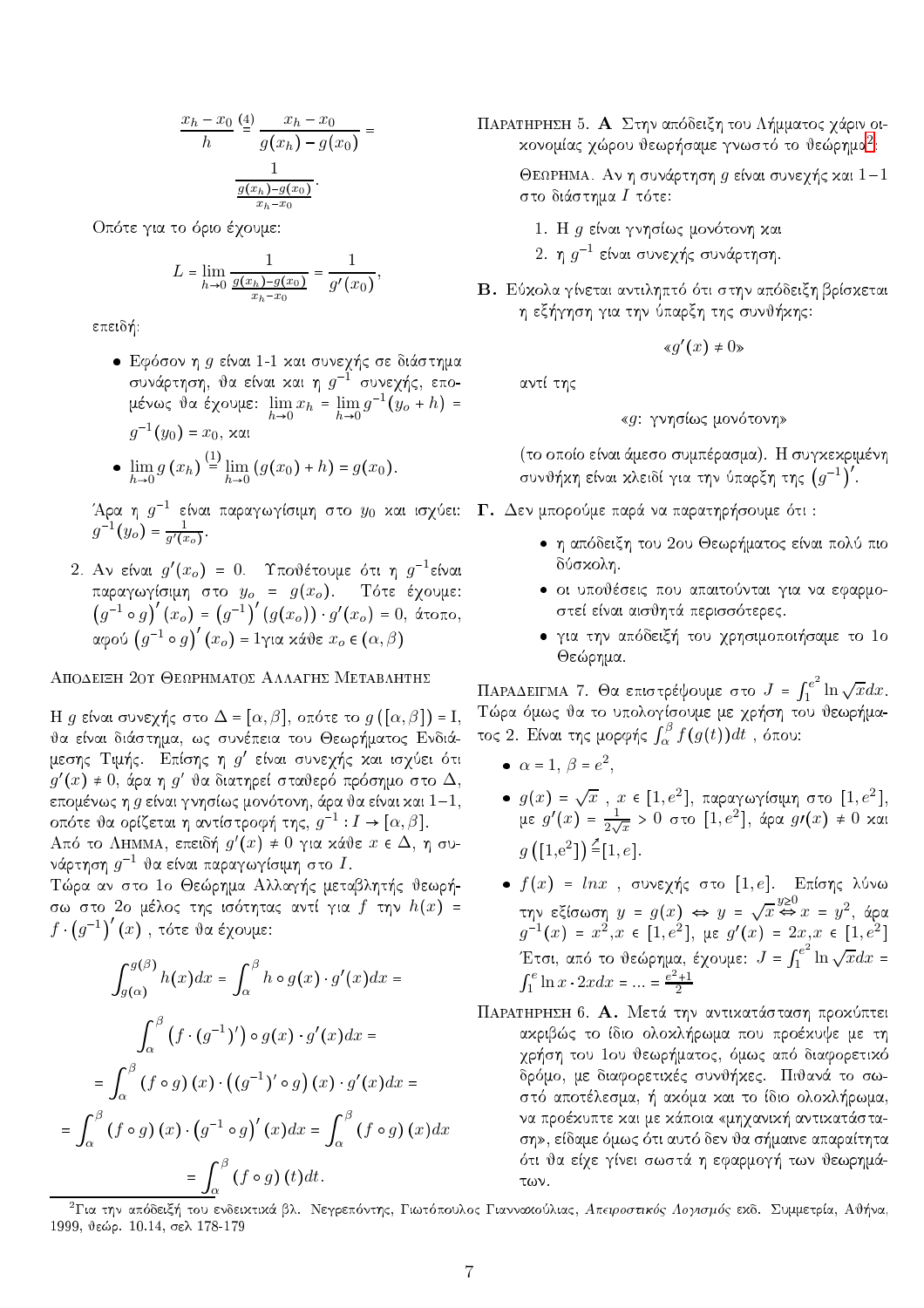**B.** Μήπως θα μπορούσε το  $K = \int_{-1}^{1} \sqrt{1 - x^2} dx$ , του Παραδείγματος 5, να υπολογιστεί με το 2ο θεώρημα, και τη  $g(x) = x^2$ ; Η  $g(x)$  έχει παράγωγο  $g'(x) = 2x$ , η οποία όμως μηδενίζει για  $x = 0$ , άρα δεν θα ήταν κατάλληλη μια τέτοια επιλογή.

Τέλος, μπορούμε να συμπεράνουμε ότι το 2ο θεώρημα είναι μάλλον λιγότερο εύχρηστο από το 1ο. Απαιτεί περισσότερες προϋποθέσεις χαι η εφαρμογή του απαιτεί περισσότερες ενέργειες (εύρεση αντιστρόφου για τη  $g$  , αλλά και την παράγωγο της  $q^{-1}$ ).

## 6 Η «ασυναίσθητη» σύγχυση των θεωρημάτων. Μια προσπάθεια ερμηνείας.

Πέραν όσων έχουν ήδη αναφερθεί, κρίνουμε ότι έχει διδαχτιχή αξία να ασχοληθούμε με το πώς χάποιες φορές συγχέονται «ασυναίσθητα» τα δύο θεωρήματα κατά τη «μηχανική» αλλαγή μεταβλητής. Ασφαλώς η βάση είναι γνωστιχή, μα θα προσπαθήσουμε να δώσουμε μια ερμηνεία σε σύνδεση με τη «μηχανική» εφαρμογή, η οποία τόσο μας απασχόλησε ως εδώ. Λόγω της μορφής της ισότητας, το 2ο θεώρημα συγχέεται καμιά φορά με τη χρήση του 1ου θεωρήματος, «από δεξιά προς τα αριστερά». Στο Παράδειγμα 3 και την αντίστοιχη παρατήρηση Γ, είδαμε πώς υπολογίζουμε το  $I_1 = \int_0^{\frac{\pi^2}{4}} \sigma v \nu \sqrt{x} dx$  με χρήση του 1ου θεωρήματος<br>«από δεξιά προς τα αριστερά». «Μηχανικά» κάποιος θα

έγραφε:

Θέτουμε: 
$$
\sqrt{x} = u \Leftrightarrow x = u^2
$$
 (1), με  
\n $x \in [0, \frac{\pi^2}{4}]$  οπότε για  $x = 0$  είναι  $u = 0$ , ενώ  
\nγια  $x = \frac{\pi^2}{4}$  είναι  $u = \frac{\pi}{2}$ .

Ακριβώς σε αυτή τη.. μη-σκέψη «κρύβεται» το 2ο θεώρημα.

μα.<br>
Στο  $I_1$  ο συγκεκριμένος λύτης «βλέπει» τη μορφή<br>  $\int_{\alpha}^{\beta} f(g(t))dt$  (2ο θεώρημα) και όχι την  $\int_{g(\alpha)}^{g(\beta)} f(x)dx$  (1ο θεώρημα). Χρησιμοποιώντας το 1ο θεώρημα η  $g(x)$  θα οριστεί στο  $\left[0,\frac{\pi}{2}\right]$  (ή άλλο χατάλληλο διάστημα), εδώ η  $g(x) = \sqrt{x}$  ορίζεται για  $x \in \left[0, \frac{\pi^2}{4}\right]$ , επομένως εφαρμόζεται το 2ο θεώρημα. Στη συνέχεια χρησιμοποιείται «ασυναίσθητα» το 1-1 κατά την επίλυση της (1), ενώ φυσικά δεν απαιτείται από το 1ο θεώρημα, αλλά από το 2ο. Για να καταλήξουμε στο  $x = u^2$ , που επί της ουσίας είναι το  $g^{-1}(u) = u^2$  (2). Και στην αλλαγή των ορίων, παίρνουμε τα  $g(\alpha)$  και  $g(\beta)$  επίσης, με χρήση του 2ου θεωρήματος. Τέλος, στα διαφορικά, από την (2) παίρνουμε ουσιαστι $x\alpha$   $(g^{-1})'(u) = 2u$ . Έτσι καταλήγουμε στο ολοκλήρωμα:

 $\int_{q(\alpha)}^{g(\beta)} f(u) \cdot (g^{-1})'(u) du =$ ..... Για το οποίο όμως απαιτείται  $g'(x) \neq 0$  στο  $\left[0, \frac{\pi^2}{4}\right]$ , το οποίο ΔΕΝ ισχύει.

### Οι ασκήσεις με αλλαγή μεταβλη-7 τής του σχολικού βιβλίου.

Στο σχολικό βιβλίο όλες οι μετατροπές γίνονται με το μοτίβο που ήδη περιγράφτηκε. Μάλιστα στη συντριπτική τους πλειοψηφία οι μετατροπές γίνονται θεωρώντας το ζητούμενο ολοχλήρωμα ως το 1ο μέλος της ισότητας του θεωρήματος (αν και αυτό δεν δηλώνεται πουθενά). Δεν θα παραθέσουμε άλλο παράδειγμα από την πλειοψηφία, λοιπόν, ώστε να αποφύγουμε την επανάληψη. Θα σταθούμε σε μια άσκηση που αποτελεί την (μάλλον μοναδική) εξαίρεση, στην οποία εφαρμόζεται το θεώρημα «από δεξιά προς τα αριστερά».

ΠΑΡΑΔΕΙΓΜΑ 8. (Άσκηση 4, Β' Ομάδας, παρ. 3.7) Κατά τον υπολογισμό του εμβαδού χρειάζεται να υπολογίσουμε το I =  $\int_{2}^{5} \sqrt{x-1} dx$ . Στις λύσεις του σχολικού επιλέγεται η μέθοδος της αντικατάστασης.

Γράφει: Θέτουμε  $u = \sqrt{x-1}$ , οπότε  $du = dx$ ,  $u_1 = 1$ ,  $u_2 = 4$  και έτσι έχουμε:

$$
E = \int_{1}^{4} u^{\frac{1}{2}} du = \left[ \frac{u^{\frac{3}{2}}}{\frac{3}{2}} \right]_{1}^{4} = \dots
$$

Τι συμβαίνει εδώ;

Το Ι θεωρείται ως το δεύτερο μέλος της ισότητας του θεωρήματος,  $\int_{a(\alpha)}^{g(\beta)} f(x)dx$ , με:

- $f(x) = \sqrt{x-1}, x \in [2,5].$
- $\bullet$  g(x) = x + 1, x ε [1,4], με συνεχή παράγωγο  $g'(x)$  = 1 και  $g([1, 4])$  = [2,5], όπου η f είναι συνεχής.

Οπότε το ολοχλήρωμα θα είναι ίσο με τη μορφή:  $\int_{\alpha}^{\beta} f(g(x)) \cdot g'(x) dx$ , άρα: I =  $\int_{1}^{4} \sqrt{x} dx$  = .... Όμως το ολοκλήρωμα υπολογίζεται εύκολα με την παράγουσα, ως:

$$
\left[\frac{2}{3}(x-1)^{\frac{3}{2}}\right]_2^5 = \dots = \frac{14}{3}
$$

. Επομένως ένας μαθητής δεν θα μπορούσε να πειστεί εύκολα για την αξία χρήσης «από τα δεξιά προς τα αριστερά». Φαίνεται (και είναι- για το συγκεκριμένο ολοκλήρωμα) κάπως άστοχη.

Παρεμπιπτόντως, εδώ εφαρμόζεται και το 2ο θεώρημα αντικατάστασης, αλλά εφόσον μπορούμε εύκολα να βρούμε παράγουσα, δεν προτείνεται, όπως δεν προτείνεται και το 1ο θεώρημα εξάλλου.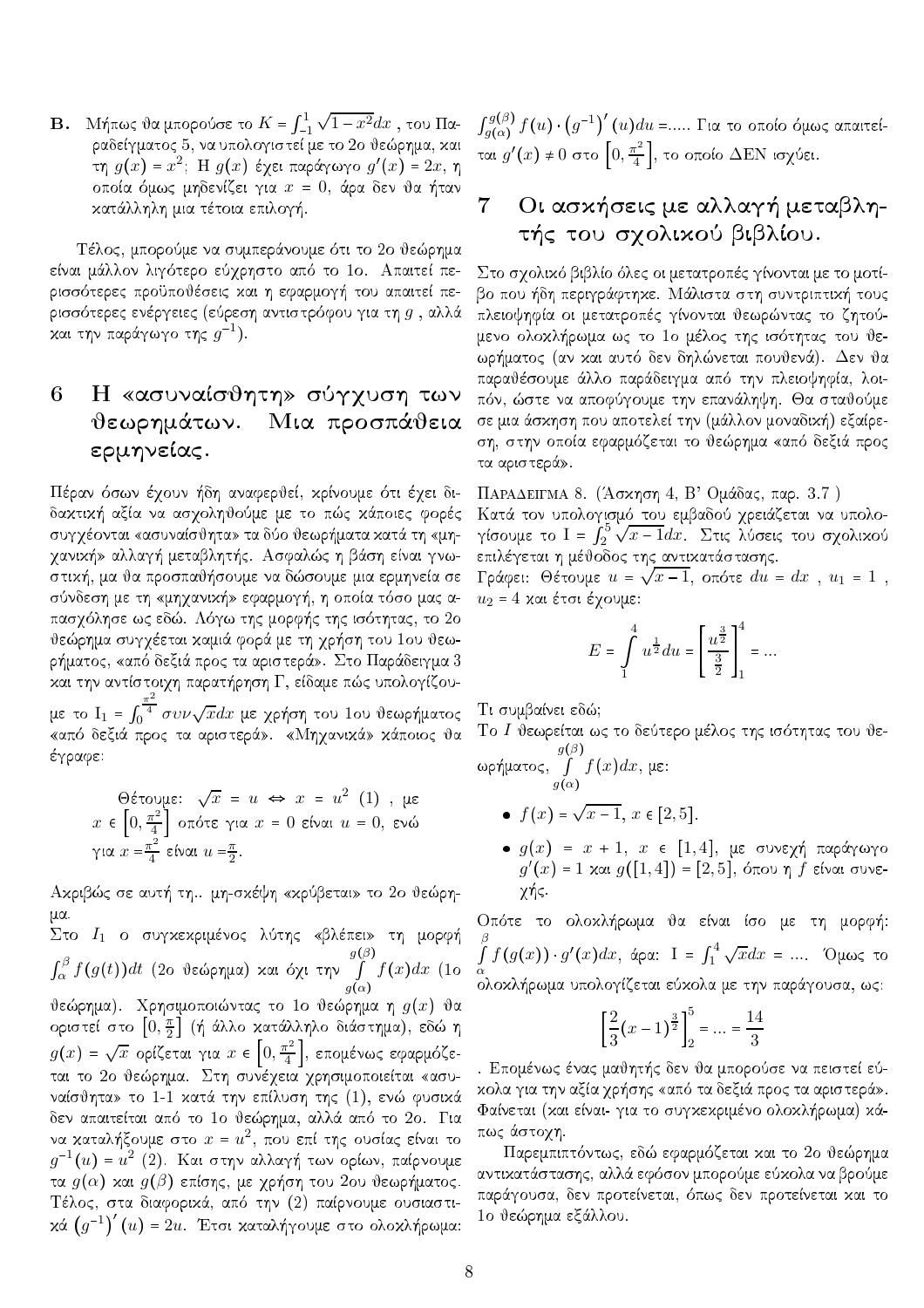### ENA TENIKOTEPO STMIIEPA EMA

Ο τρόπος που χρησιμοποιεί το σχολικό βιβλίο το θεώρημα γίνεται σχεδόν αποχλειστιχά «από αριστερά προς τα δεξιά». Είναι άρα σχεδόν σίγουρο ότι διδακτικά θα εστιάσουμε σε αυτή τη χρήση. Πιστεύουμε όμως ότι χρειάζεται axόμα xαι σε αυτό το πλαίσιο, να επισημαίνεται η δυνατότητα και των δύο χρήσεων και η αξία των περιορισμών, με χρήση των χατάλληλων παραδειγμάτων, χαθώς είναι σημαντικό να βοηθάμε τους μαθητές να απαλλάσσονται από τις «μηχανικές» ενέργειες και να εμβαθύνουν στις έννοιες. Εντούτοις, έχει μια διδακτική αξία η συντόμευση της διαδικασίας εφαρμογής, όπου αυτό είναι δυνατόν.

Προτείνουμε το εξής πλαίσιο:

Για να πάμε από το αριστερό στο δεξί μέλος:

- A. Αν έχουμε το ολοχλήρωμα στη μορφή: β <sup>R</sup> α  $f(g(x))$  g'(x)dx έχουμε όλες τις προϋποθέσεις pou qreiazìmaste, me dedomèno ìti to olokl rwma ορίζεται.
- $\, {\bf B}.\,$  Αν χρειάζεται εμείς να «εμφανίσουμε» τη  $g^\prime\,$  , προσέχουμε να εξασφαλίσουμε ότι είναι συνεχής στο  $[\alpha, \beta]$ ενώ η  $f$  που σχηματίζεται τότε, να είναι συνεχής στο  $g(\Delta)$ .
- Γ. Αντικαθιστούμε:

\n- \n
$$
\mu \in \n \begin{cases}\n u \text{ to } g(x) \\
 du \text{ to } g'(x) \, dx\n \end{cases}
$$
\n
\n- \n $\alpha \text{ and } \mu \in \n \begin{cases}\n g(\alpha) \text{ to } \alpha \\
 g(\beta) \text{ to } \beta\n \end{cases}$ \n
\n

$$
xι έτσι παίρνουμε: ∫ f(u)du.
$$
  

$$
g(α)
$$

Tελευταίο παράδειγμα:

ΠΑΡΑΔΕΙΓΜΑ 9. Ένα ολοκλήρωμα, τρει τρόποι λύσης. Θα υπολογίσουμε το ολοχλήρωμα  $I =$ 2  $\sqrt{2}$  $x \sqrt{x^2-1} dx$  με , trìpous de la fanoÖn suggestie na fanoÖn suggestie de la fanoÖn suggestie de la fanoÖn suggestie de la fanoÖ ρετικοί τρόποι λύσης.

Α' τρόπος : Με το 1ο θεώρημα, από αριστερά προς τα δεξιά.

Θεωρούμε το  $I$  ως το 1ο μέλος της ισότητας του θεwr matomatological contracts and the contracts of the contracts of the contracts of the contracts of the contracts of the contracts of the contracts of the contracts of the contracts of the contracts of the contracts of th β  $\alpha$  $f(g(x))$  g'(x)dx. Έστω:

 $\bullet$   $g(x)$  =  $\sqrt{x^2-1}$ , με  $x \in [\sqrt{2},2]$ , η οποία είναι παραγωγίσιμη, με

- $\bullet$  g'(x) =  $\frac{x}{\sqrt{x^2-1}}$ , η οποία είναι συνεχής στο  $\Delta$  =[ $\sqrt{2},2$ ] και αφού  $g'(x)>0,$  θα είναι  $g$  γνησίως αύξουσα, άρα  $g(\Delta)$  = $[1,\sqrt{3}]$  και
- $\bullet$   $f(x)$  =  $x^2$  συνεχής στο  $g(\Delta)$ .

 ${\rm E}$ πίσης το  $I$  γίνεται:  $I$  = 2  $\sqrt{2}$  $(x^2-1)\cdot \frac{x}{\sqrt{x^2-1}}dx$ . Άρα έχουμε:  $I = \int_{\alpha}^{\beta}$  $\int_{\alpha}^{\alpha} f(g(x)) \cdot g'(x) dx =$  $g(\beta)$  $g(\alpha)$  $f(x)dx =$  $\sqrt{3}$  $\int_0^{\infty} x^2 dx = \left[ \frac{x^3}{3} \right]$ 1 3 J  $\sqrt{3}$ 1  $\sqrt{3} - \frac{1}{3}$ .

B' τρόπος : Mε το 1ο θεώρημα, από δεξιά προς τα αριστερά.

Θεωρούμε το  $I$  ως το 2ο μέλος της ισότητας του θεωρήματος.  $\Delta$ ηλαδή ως  $I$  =  $g(\beta)$  $g(\alpha)$  $f(x)dx$ .

- 1. Έστω συνάρτηση  $g(x) = \sqrt{x}$  με  $g'(x) = \frac{1}{2\sqrt{x}}$ , συνεχείς στο  $\Delta$  =  $[2,4],\,g'(x)>0$  στο  $\Delta$  , άρα η  $g$  είναι γνησίως αύξουσα στο  $\Delta$ . Επίσης:
- 2.  $g(2)$  = $\sqrt{2}$  και  $g(4)$  = 2, άρα  $g(\Delta)$  =  $[\sqrt{2},2]$  και
- 3.  $f(x)$  =  $x$  ·  $\sqrt{x^2-1}$  συνεχής στο  $g(\Delta)$ .  $O$ πότε θα είναι :  $I =$  $g(\beta)$  $\check{g(\alpha)}$  $f(x)dx =$  $\int_{\alpha}^{\beta}$  $\int_{\alpha}^{\alpha} f(g(x)) \cdot g'(x) dx =$ 4  $\frac{5}{2}$  $\sqrt{x}\sqrt{x-1}\frac{1}{2}$  $\frac{1}{2\sqrt{x}}dx$  = 1 2 4  $\frac{5}{2}$  $\sqrt{x-1}dx = \frac{1}{3}(x-1)$  $\left\lceil \frac{3}{2} \right\rceil$ 4 2  $\sqrt{3} - \frac{1}{3}$
- Γ' τρόπος Με το 2ο θεώρημα.

Θεωρούμε το ολοχλήρωμα ως:  $I =$ β  $\int f\left(g(t)\right)$ dt , με α  $\alpha$  = $\sqrt{2}$  ,  $\beta$  = 2 και  $f(g(t)$  =  $t \cdot \sqrt{t^2-1}$ . Έστω, επίσης:  $g(x)$  =  $x^2 - 1$  , με  $g'(x)$  = 2 $x > 0$  (άρα χαι  $\phi \neq 0)$  στο  $\Delta$  =  $[a, \beta]$  =  $[\sqrt{2}, 2],$  οπότε  $g$  : γνησίως αύξουσα στο  $\Delta$ , με  $g(\Delta) = [1, 3]$ . Άρα η g είναι και αντιστρέψιμη, με:  $g^{-1}(x)$  =  $\sqrt{x+1},$  παραγωγίσιμη στο  $g(\Delta)$ , με  $(g^{-1})'(x) = \frac{1}{2\sqrt{x+1}}$ . Τέλος, η  $f(x)$  =  $\sqrt{x+1}\cdot\sqrt{x}$  είναι συνεχής στο  $g(\Delta)$ . Τότε:

$$
I = \int_{\alpha}^{\beta} f(g(t))dt = \int_{g(\alpha)}^{g(\beta)} f(x) \cdot (g^{-1})'(x)dx =
$$

$$
\int_{1}^{3} \sqrt{x+1} \sqrt{x} \frac{1}{2\sqrt{x+1}} dx = \frac{1}{3} \int_{1}^{3} \sqrt{x} dx =
$$

$$
\frac{1}{3} \left[ x^{\frac{3}{2}} \right]_{1}^{3} = \sqrt{3} - \frac{1}{3}
$$